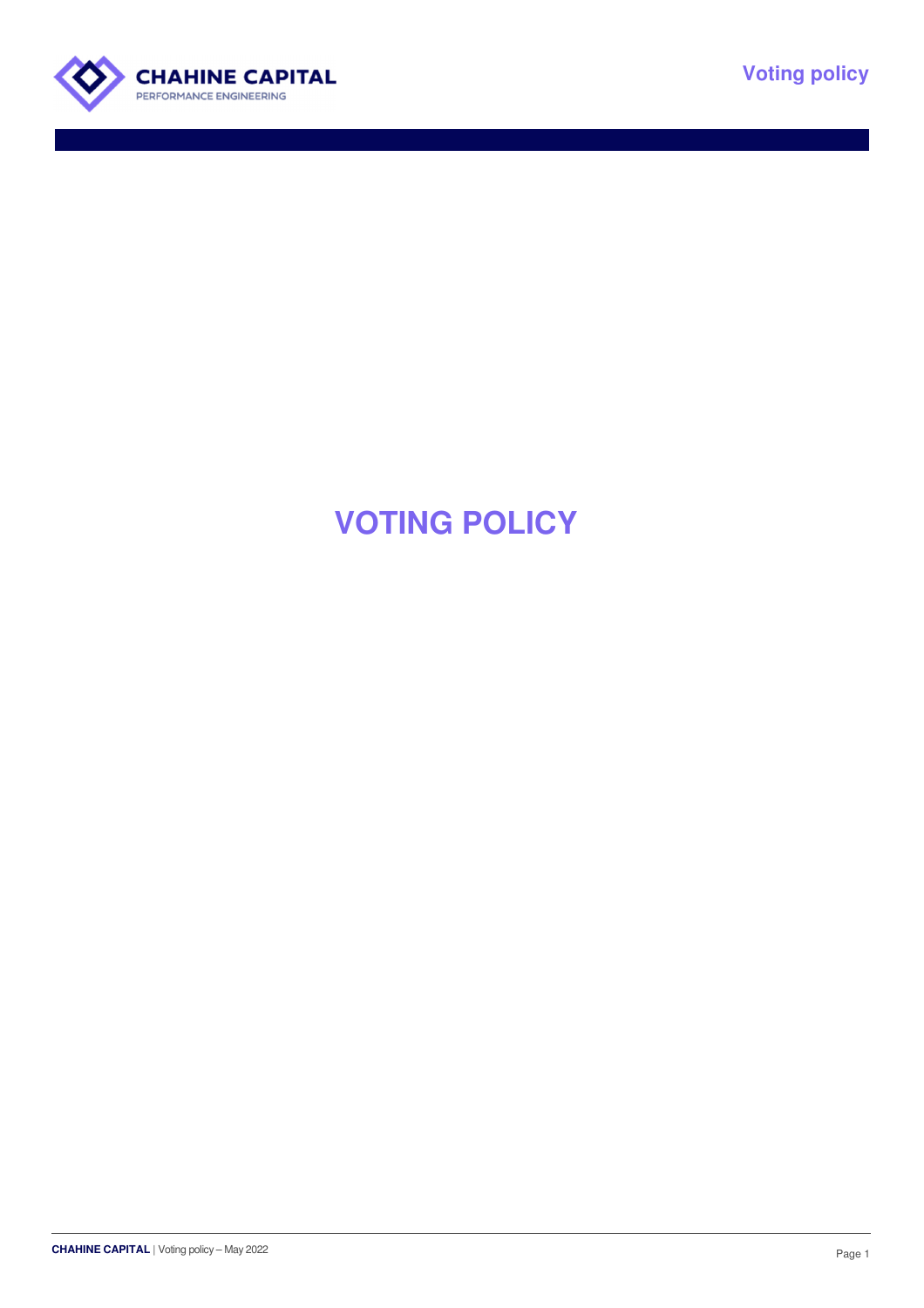

This document sets out the conditions under which J.Chahine Capital intends to exercise the voting rights attached to the stocks held by the UCITS it manages.

It complies with the principle according to which voting must always be exercised in the exclusive interest of the holders of shares of these UCITS.

Aware that good corporate governance practices, taking into account both financial and extra-financial issues and sustainable development (social, environmental,...) increase the value of companies and the trust of shareholders, J.Chahine Capital intends to develop the value of its clients' investments by exercising the rights and duties conferred by the status of shareholder, including the right to actively participate in the general meetings of listed companies held in the funds.

The voting policy and its modifications are subject to approval by the Board of Directors of J.Chahine Capital.

- This policy covers successively the following points:
- 1/ the organization of the management company for the exercise of voting rights,
- 2/ the principles determining the cases of exercise of the voting rights
- 3/ the procedures for exercising voting rights
- 4/ the prevention of conflicts of interest.

## **1 - ORGANIZATION OF THE MANAGEMENT COMPANY FOR THE EXERCISE OF VOTING RIGHTS**

The investment team under the supervision of the Chief Investment Officer exercises voting rights. J.Chahine Capital's votes are based on the analysis of the various resolutions carried out by ISS Governance, and more specifically on its SRI voting policy. This service provider has adopted a voting policy that corresponds to international standards.

As the fund managers are the only decision-makers, however, they may deviate from the recommendations of ISS Governance by justifying their decision and providing reasons in the voting rights report prepared by the company.

## **2 - PRINCIPLES DETERMINING THE EXERCISE OF VOTING RIGHTS**

J.Chahine Capital has implemented an active voting strategy at general meetings and participates in the voting at the general meetings of the companies in its portfolios as long as the documents are available in time. The objective is to vote at all the meetings of the companies in the portfolio, regardless of the position held.

## **3 - TERMS AND CONDITIONS FOR EXERCISING VOTING RIGHTS**

J.Chahine Capital will exercise the voting rights attached to the stocks held by the UCITS it manages in the exclusive interest of the holders. Environmental, social and good governance aspects will also be taken into account. J.Chahine Capital will apply an SRI voting policy, based on the ISS Governance analysis. ISS Governance's SRI voting principles are available by following this link.

The quality of the information provided to the shareholders is an essential element for the study of the resolutions.

The main positions adopted by J.Chahine Capital are detailed below for each type of resolution, although the final assessment takes into account the specific situation of each issuer:

## **A – Decision involving an amendment to the articles of association**

J.Chahine Capital is not in favour of:

- issues of shares abandoning the "one share/one vote" principle,
- issues of bonus shares
- anti-takeover bid mechanisms

- J.Chahine Capital especially examines:

- the conditions for keeping or not the preferential subscription right,
- transactions reserved for employees and corporate officers.

## **B – Approval of the accounts and appropriation of the result**

J.Chahine Capital is attentive:

- the transparency and quality of accounting information,
- the relevance of accounting changes.
- the dividend pay-out rate in accordance with the company's financial situation and its objectives.

J.Chahine Capital is not in favour of:

resolutions relating to the approval of accounts which the statutory auditors have not approved or for which they have expressed certain reservations.

## **C – Nomination and dismissal of corporate bodies**

J.Chahine Capital ensures: